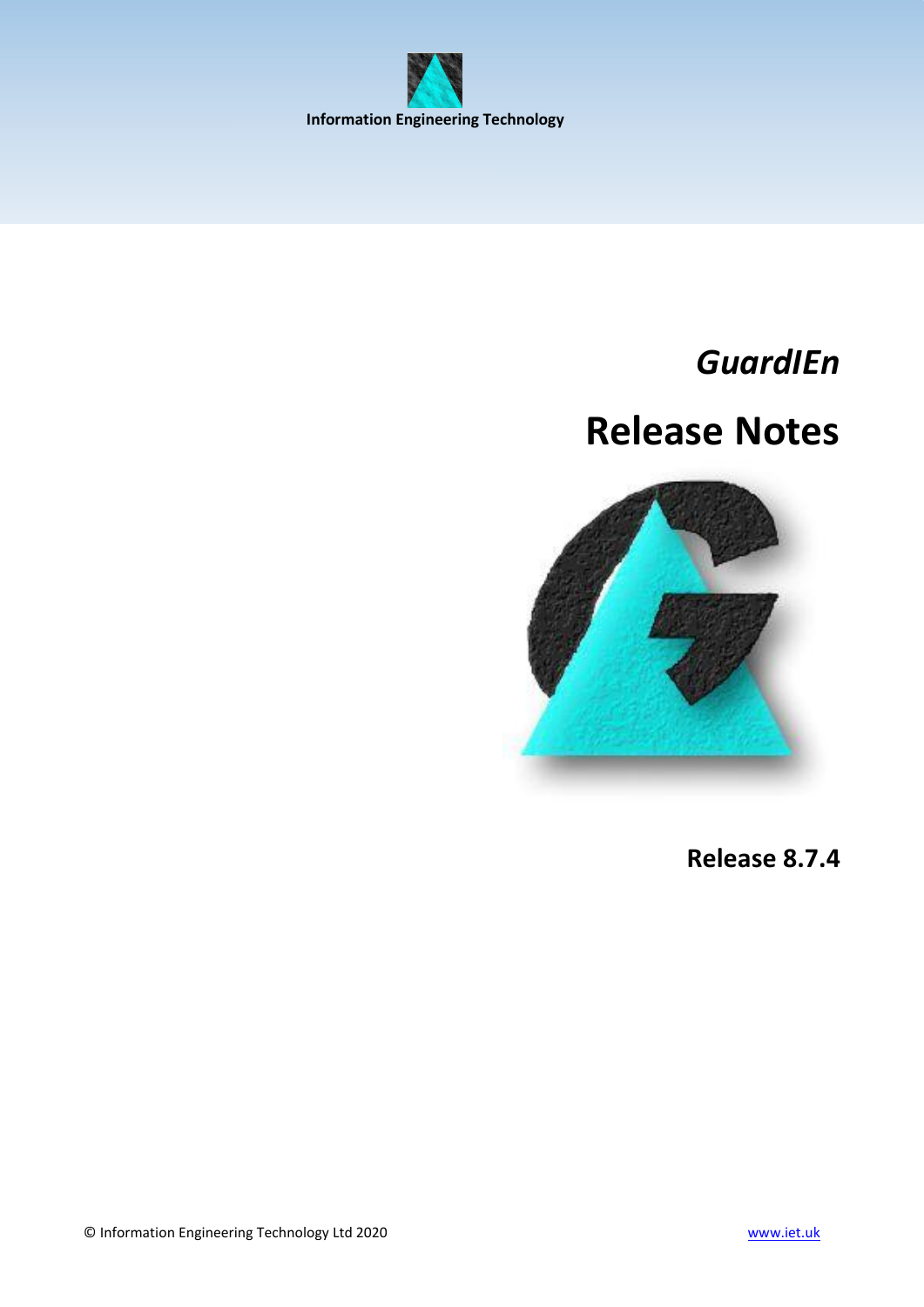## **CONTENTS**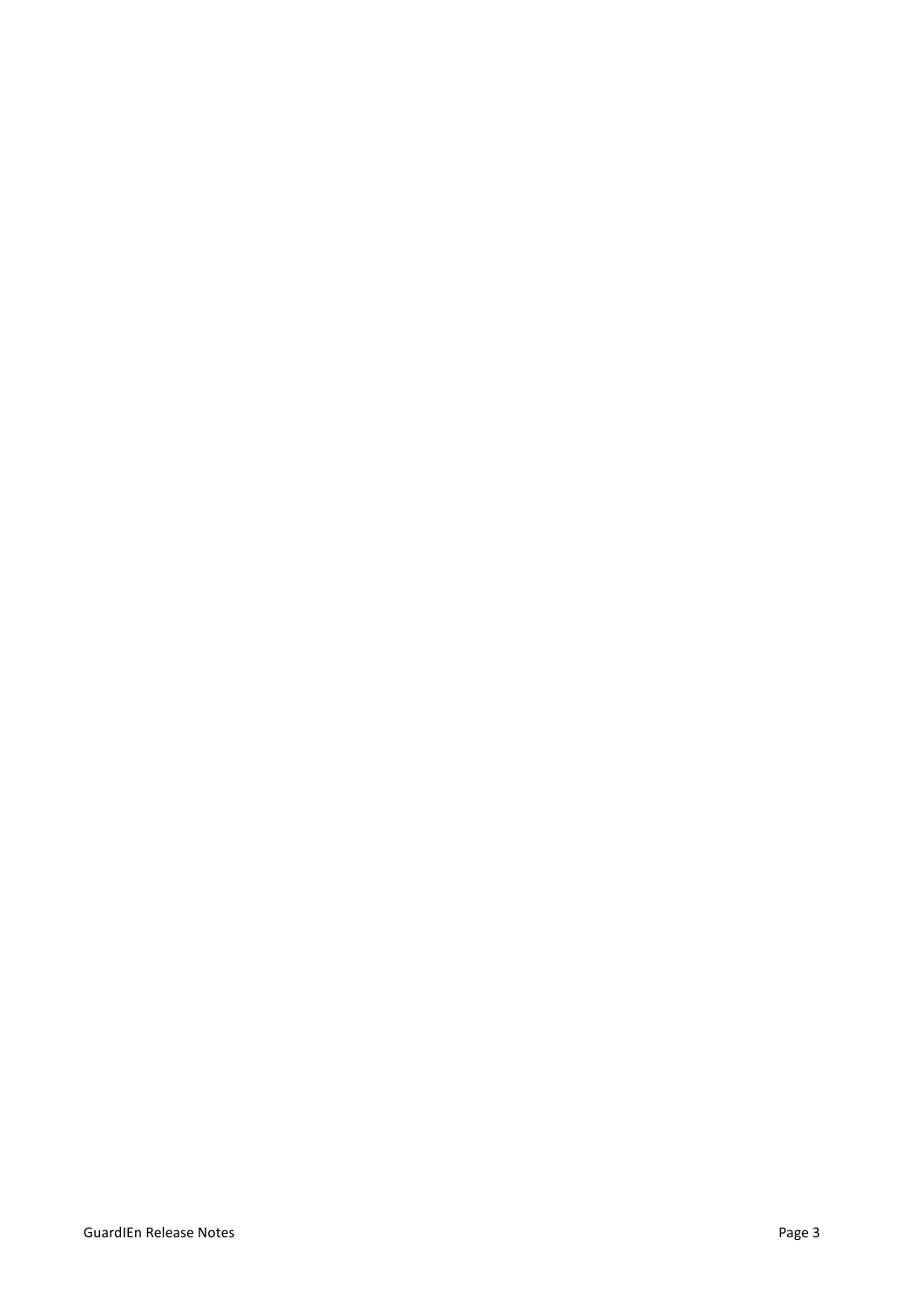## <span id="page-3-0"></span>**Introduction**

Changes marked with a '\*\*' indicate fixes to high severity issues and it is highly recommended that the service pack is installed if you are likely to be affected by these issues.

Changes marked with a '\*' indicates fixes to medium severity issues or a change in behaviour and again it is recommended that the service pack is installed if this issue is likely to affect you.

## <span id="page-3-1"></span>**GuardIEn General**

## <span id="page-3-2"></span>*CR11703 Logon Authentication Changes*

To enable userid and password validation via an external security system you can now define a system parameter with a code of CSELOGN (for the CSE) or MVSLOGN (for the HE) and a text value of EXIT. With this setting, the logon server will invoke the GDPWDEX user exit which can then be used to perform the validation. You may wish to set the STOREPWD system parameter to NO so that the password is not stored in the GuardIEn database. The New Password field can be hidden by setting a client environment variable GDN\_HIDE\_NEWPWD to YES. You may wish to hide the new password field when passwords are validated using an external security and are not stored in GuardIEn.

For the Web Services API, a new system parameter of WSLOGN can be defined to specify the logon authentication and a new optional system parameter WSUSER can be defined. If this is set, then the web service API user must be set to this value and this userid is prevented from logging on to GuardIEn via the normal clients.

## <span id="page-3-3"></span>*CR11718 View Descriptions*

Whilst the CA Gen toolset allows a description to be entered for entity and group views, these are not visible in the action diagram. With this enhancement, the description for entity and group views is now output in the GuardIEn PAD output. This change requires both the GuardIEn client and server components to be upgraded to 8.7.4. By default, the view descriptions are not included in the PAD output because of the requirement to update the clients. It can be enabled by creating a system parameter with a code of VIEWDESC and a value of YES. If view descriptions are not enabled but a view has a description, the view properties will include the 'Description available' tag to indicate that a description is available but not displayed.

## <span id="page-3-4"></span>*CR11719 PAD to include Descriptions of Views*

PADs viewed through GuardIEn now also show Descriptions of Views, if there are any, inline/embedded in the PAD display itself.

## <span id="page-3-5"></span>*CR11721 GD42 Default Values*

The GD42 Batch Update GENx properties background job now accepts additional parameters to specify a default value for the PROC GENx deliverable properties when they are not set, i.e. to use a default of NO so that GD42 can be used in conjunction with the GENXDEFn target property introduced in 8.7.3.

## <span id="page-3-6"></span>*CR11725 Text Filters on Host Ency*

When a text search filter is used on the HE sometimes the results are not correctly filtered, for example when filtering the CR list on description.

## <span id="page-3-7"></span>*CR11727 GuardIEn Server Select*

The GuardIEn Server Select Utility sets the 'Do not Cache' property off if the commcfg.ini file does not contain a CACHETIMEOUT token. The default is that the cache is not used if the token is not present so the checkbox should be ticked in this case.

## <span id="page-3-8"></span>*CR11731 Performance Improvements*

The performance of certain functions within Deliverable Usage has been improved.

## <span id="page-3-9"></span>*CR11742 System Update Detail API*

A new System Update Detail API is available to get details of a system update.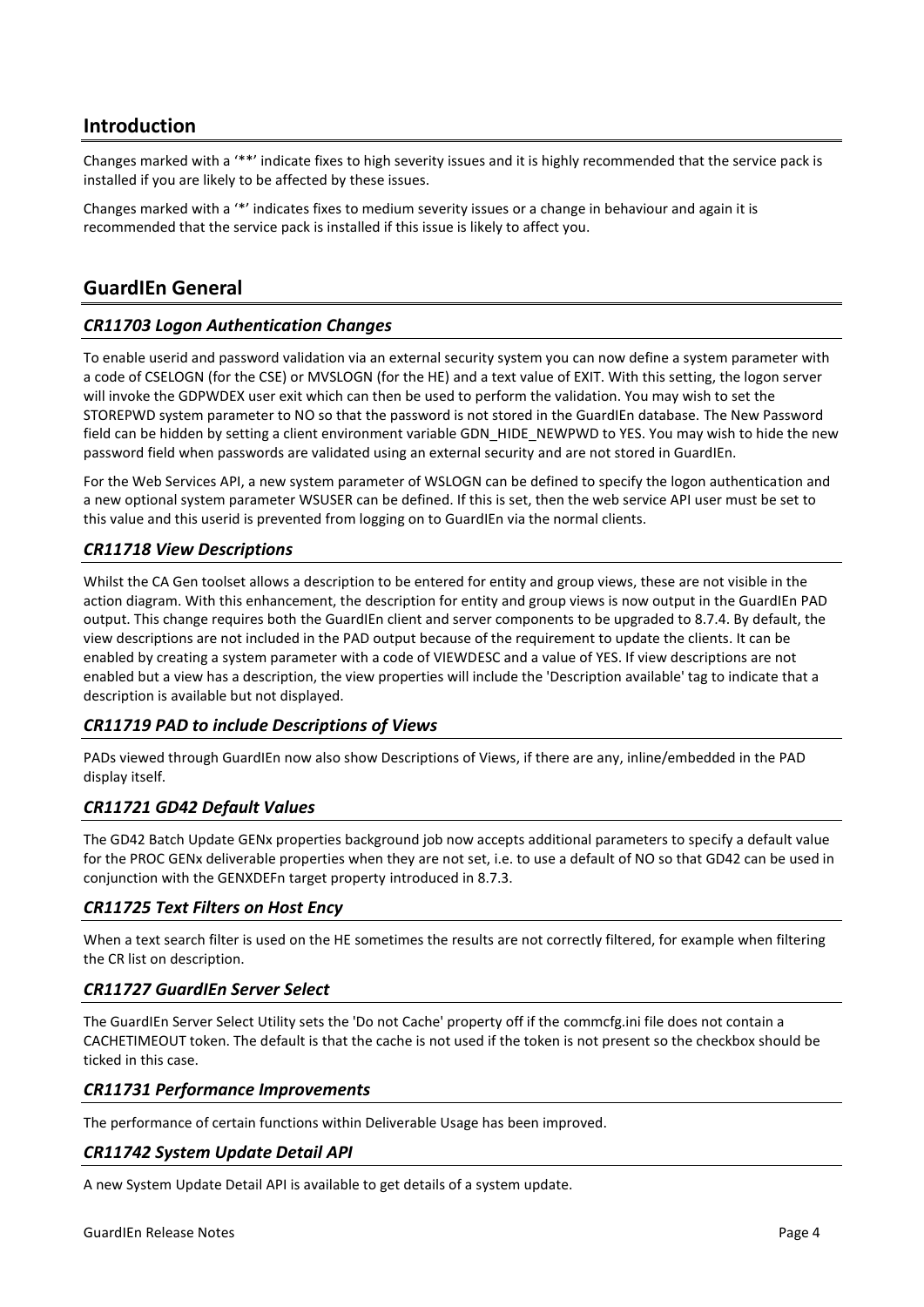## <span id="page-4-0"></span>**System Updating**

## <span id="page-4-1"></span>*CR11705 Provide override link control card library for DSNULI linked modules*

Provide an option when DSNULI is selected, via use of new target property DSNUCARD or GEN<n>DUCD (DSNU Control Card), to target this library during GuardIEn's link processing as an override to the existing LINKCARD and BATCARD libraries. Note that, if DSNULI is selected, CA Gen builds all load modules with DSNULI support: not just the dynamic ABs and CASCADE modules that make use of it.

## <span id="page-4-2"></span>*CR11706 Suppress Source Generate/Install failures due to missing DSNULI Binder Control Library*

An unnecessary fatal error was issued if, when using the new DSNULI functionality on z/OS in CA Gen 8.6, the DSNULI binder control library was not defined: failing with the error 'GDHE0094: ULI Binder Control Dataset not specified'. The library is not mandatory for this new processing so the check has now been removed.

## <span id="page-4-3"></span>*CR11709 Support EJB Web Services as TP Monitor for RI Generation*

Generation of RI Triggers for Java and TP Monitor "EJB Web Services" was previously not supported - it would produce an error in the GdRIGen.bat script due to the spaces in the TP Monitor value.

## <span id="page-4-4"></span>*CR11711 Invalid national language characters in generated web service wsdl*

When generating web service wizard style web services, national characters in the generated proxy .xsd files are not output correctly in the generated wsdl.

## <span id="page-4-5"></span>*CR11716 Custom Proxy generation marked as failed, but actually succeeds*

If a Custom Proxy has more than 8 characters in the name, Proxy Gen steps successfully generate the proxy, but the check to see if the generate work will fail as it truncates the ICM name being looked for to 8 characters.

## <span id="page-4-6"></span>*CR11717 Custom Java Proxy Install fails*

The installation step for Custom Java Proxies fails due to incorrect names being used in the generation of RMT file. This has been resolved.

## <span id="page-4-7"></span>*CR11723 CSE Staging Copy Step Variant Error*

If a CSE staging copy step is defined with the destination folder as the code gen libraries and a code generation variant > 1, the step incorrectly uses the 'source' folder code gen variant instead of the dest folder code gen variant.

## <span id="page-4-8"></span>*CR11734 XOS Migrate avoids GDCW6072 warning if SU step definition target same as SU target*

A GDCW6072 warning message is issued and version states not updated to post-migrate value if the target environment of the SU is the same as the target environment (parameter 2) of the SU step type definition. The environment code is now compared and, if the same, the warning message is not issued and the update occurs.

## <span id="page-4-9"></span>*CR11735 Additional link for batch load modules*

The use of LINKBT2 to perform an additional link of load modules has been extended from just batch dynamic ABs to also include Batch load modules.

## <span id="page-4-10"></span>*CR11744 Batch Restart SU*

When executing an existing dev/system update via the System Update API or GD54 background job, if you just want to restart existing failed steps or restart processing from a specific step, then a new parameter RESTART=Y can be added. If RESTART=Y then if the step is already defined, it is not deleted and recreated which allows existing completed steps to not be reset and processing to commence from the last completed or failed step. If there is a STEP= or TEMPLATE= parameter then these are the steps that will be executed, otherwise all steps currently scoped are executed.

## <span id="page-4-11"></span>*CR11750 Default steps per job for CSE->MVS compile*

The default number of compiles per job for the CSE to MVS compile step has been reduced from 20 to 10 to allow for more steps to be added to the compile procedure without having to set a target property override to the default value.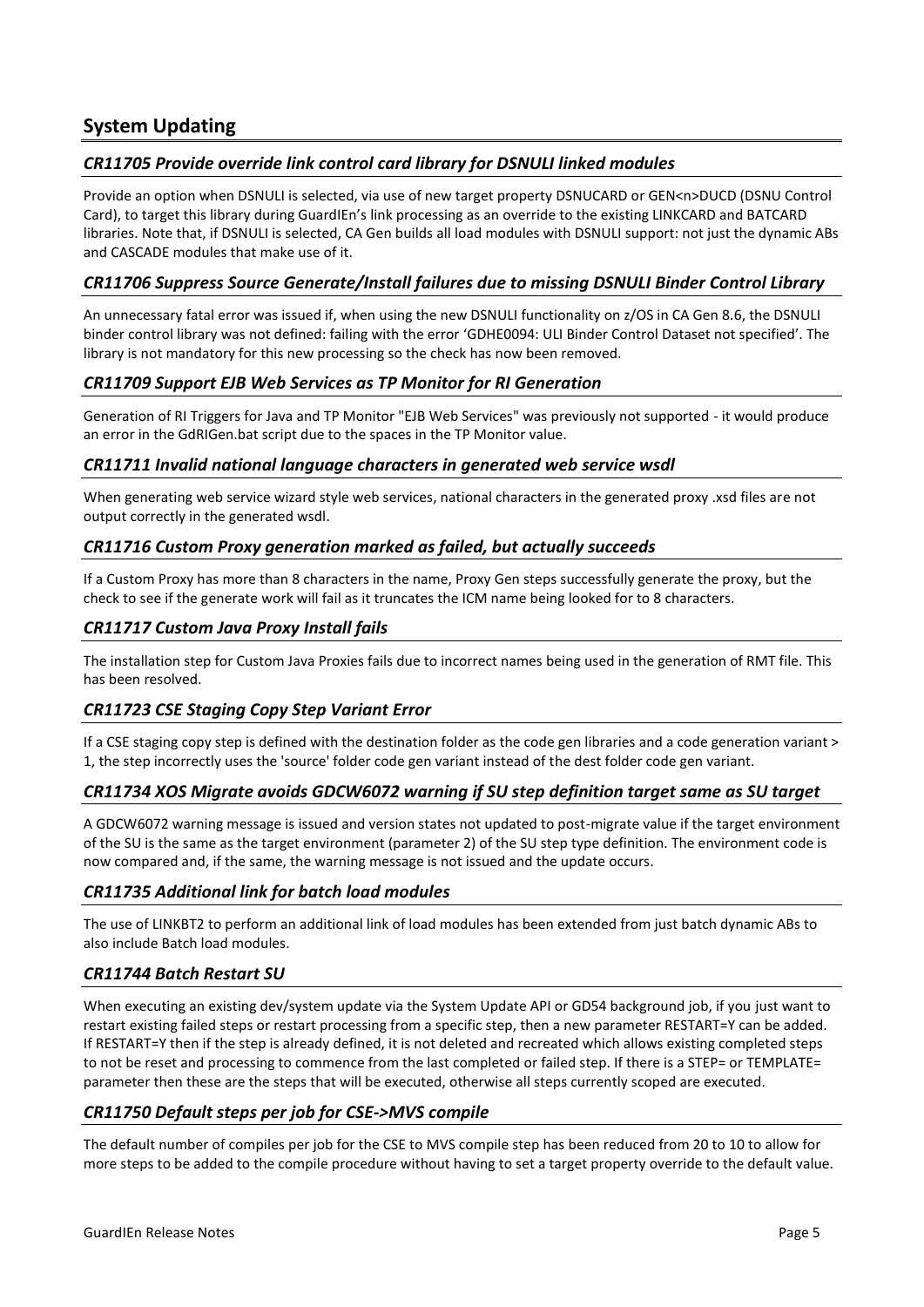## <span id="page-5-0"></span>*CR11752 Plan/Package Bind Encoding*

To support installation of generated applications in a DB2 sub-system where the default encoding is not EBCDIC, the ENCODING(EBCDIC) parameter has been added to the GuardIEn generated plan and package control cards.

## <span id="page-5-1"></span>*CR11753 GD54 Step Type Validation*

When specifying the step types to be used for a new system update in the GD54 batch SU processing, the step types are now validated that they are allowable for the environment / project settings. Previously any step type could be specified.

## <span id="page-5-2"></span>*CR11756 Alternate code gen variant DBRM version*

The CSE->MVS Compile step now supports the use of an alternate DBRM Version to override the default MVSD2VER target property for a specific code gen variant with a target property value of MVnD2VER where n is the codegen variant.

## <span id="page-5-3"></span>*CR11758 Clarify BLOK<env> deliverable property used in GDCW6156 warning message*

The warning message now states the target environment code being checked when GDCW6156 is issued.

## <span id="page-5-4"></span>*CR11759 HE Remote Generation*

A new feature for GuardIEn on a Host Encyclopaedia, Remote Generation enables the generation and build to be performed for non-MVS targets by offloading the generation to the workstation under the control of a GuardIEn System Update. This is an alternative to using HE XGen which requires a CSE to be used for the generation. With Remote Generation a subset (or entire model) is checked out as read-only and downloaded to the workstation where the generate and build process is automatically started.

## <span id="page-5-5"></span>*CR11760 CSE->MVS compile incorrect return code parsing*

If the action diagram source code contains text like RC=999, the CSE->MVS parsing of the compiler output to determine the return code can incorrectly interpret the source code literal as the compiler return code if the compiler options specify that the source listing is included in the compiler output.

## <span id="page-5-6"></span>*CR11767 Linking for IMS and BYPASS screen type*

When linking for IMS, the SCRTYPE variable is being incorrectly set to MFS when the techsys value is BYPASS.

## <span id="page-5-7"></span>**System Administration**

## <span id="page-5-8"></span>*CR 11710 Logon issue when activating user that has genIE access*

Currently when marking a user as active from inactive, if they have genIE, XOS or VerifIEr enabled, the license count may be exceeded causing the genIE, XOS or VerifIEr functions to be disabled for all users. This will be fixed by removing genIE, XOS and VerifIEr access when a user is marked as inactive or as a CR user.

## <span id="page-5-9"></span>**Project Administration**

## <span id="page-5-10"></span>*CR11729 Target Property value Replace function*

When using the Find/Replace Text feature in Target Property definition, if the find or replace text is entered as mixed case but one of the properties is defined as upper case, the find and replace strings are converted to upper case and any remaining property find/replace functions use the upper case find/replace values. This is now fixed and the upper case conversion is only performed for upper case properties. Mixed case property replacement remains case sensitive.